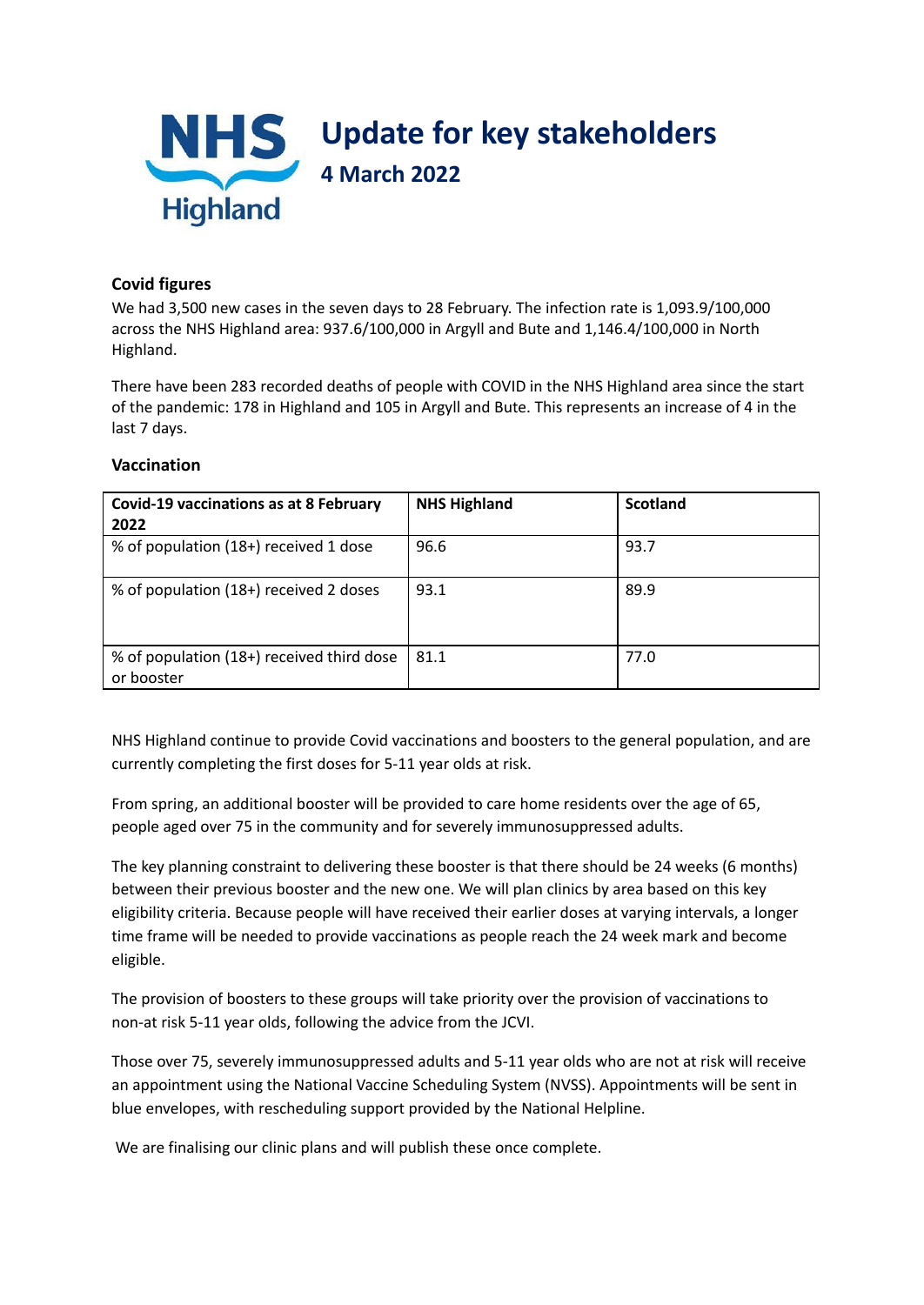## **Current situation**

After a period of Covid cases in our area declining or plateauing, we have more recently seen a renewed rise. This is coming from a fairly high base level of cases, with the omicron variant proving more transmissible, and people starting to relax some of the precautions we have become used to.

Thanks in large part to the vaccination programme, a smaller percentage of people are becoming seriously ill with Covid. However, the large number of cases overall does mean we are seeing an increase in people needing in-patient treatment. As at 2 March we had 53 in-patients with Covid across NHS Highland, despite efforts to keep and treat as many people as possible at home.

In addition, we have seen outbreaks in hospitals and care homes, with colleagues affected as well as patients. This creates further pressure as we try to cover staffing while team members isolate.

### *Hospitals*

We are particularly short of nurses, especially in Raigmore and New Craigs Hospitals. Currently the staff bank is reporting a 41% unfilled rate for registered nurses shifts across the organisation.

Senior nurses have reviewed the significant staffing challenges across the system and agreed to step down clinical nurse training; review and risk assess provision of resus training; reassign additional clinical non front-facing nursing colleagues from corporate services to areas of need; and link with Highland Council, Highland Hospice, UHI and other partners to scope additional availability. We are also looking for Health Care Support Workers on the staff bank to work in Raigmore and New Craigs, making agency block bookings, and moving supervision of some developmental roles to 100% clinical for this week.

### *Care at home*

Care at home is affected by staffing shortages, due to Covid and the ongoing pressure on this particular staff group, where there is competition from hospitality and other sectors. We are having to reduce some care packages and are communicating directly with affected clients and their families.

#### *Urgent Care Centre in Portree*

Due to significant staffing pressures the Urgent Care Centre in Portree will have reduced operating hours during the next few days. The Urgent Care Centre will not have advanced nurse practitioner cover on Thursday 3 March. A member of staff will be present to answer the telephone and redirect anyone who attends the Centre and the service will be supported by the Rural Emergency Practitioner Team based at the Dr MacKinnon Memorial Hospital in Broadford.

### **Outbreak updates: NHS Highland Care Homes**

All Infection Protection and Control measures are in place as appropriate at our care homes, plus regular resident and staff testing.

*Ach an Eas* Outbreak: some positive residents and staff.

*An Acarsaid*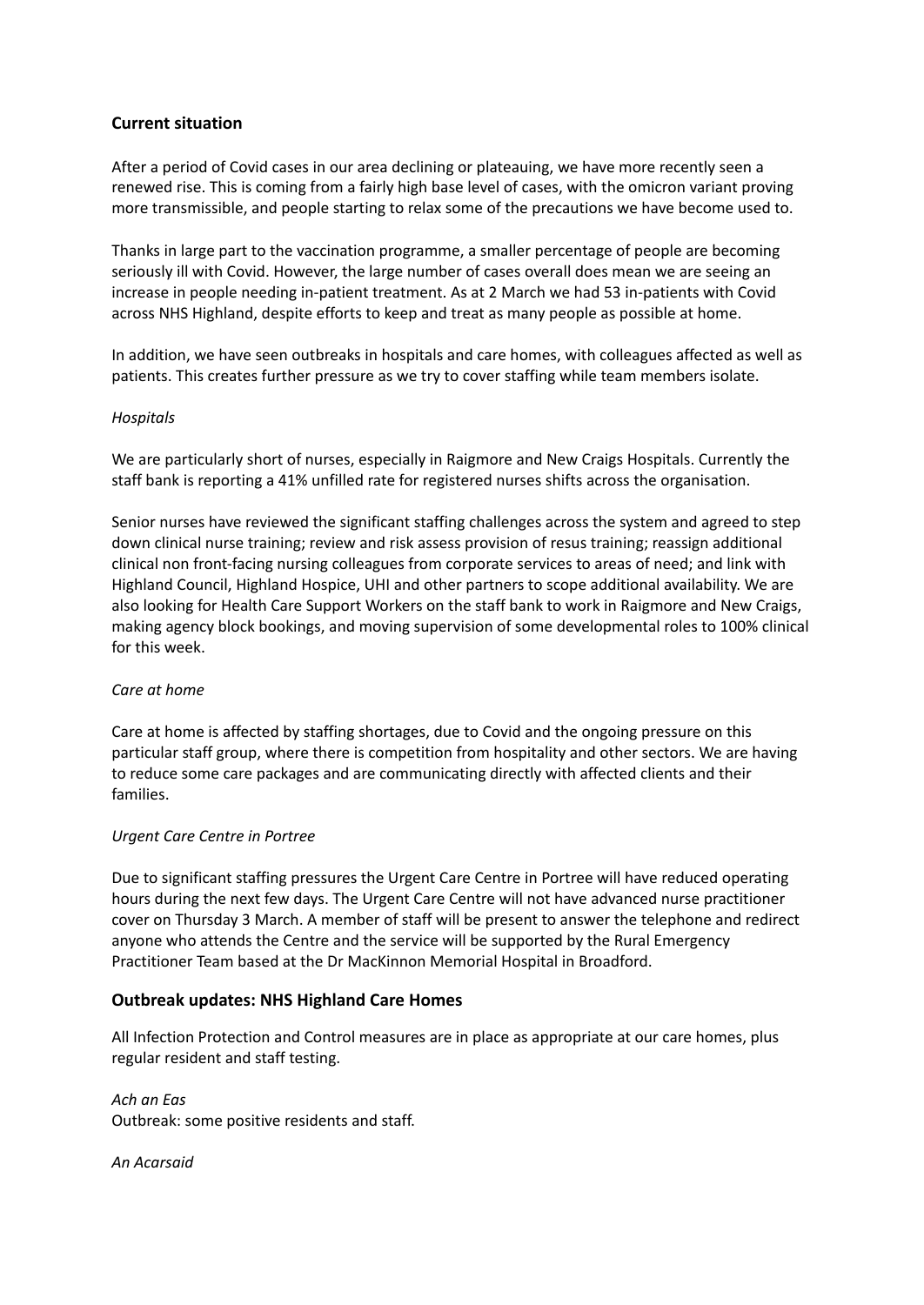Closed: very small number of positive staff members, currently no concerns with residents.

*Dialmhor* Outbreak: small number of positive staff members. Currently no concerns with residents.

*Grant House* Closed: very small number of staff members positive. Currently no concerns with residents.

*Home Farm* Outbreak: very small number of residents and staff positive.

*Pulteney House* Outbreak: some residents and staff positive.

*Seaforth House Golspie* Currently under 7 day enhanced surveillance.

#### **Outbreak updates: Hospitals**

All Infection Protection and Control measures are in place as appropriate at our hospitals, plus regular patient and staff testing.

*Ward 4A Raigmore* Remains closed. Some positive patients and staff.

*Ward 4C Raigmore* 2 x bays closed. Very small number of positive patients and contacts.

We have multiple bay closures throughout the tower block in Raigmore and contacts isolating in single rooms.

*Belford Ward 1* Remains closed. Very small number of positive patients and staff.

*Caithness, Rosebank Wing* 1 bay closed due to a close contact.

*New Craigs Ruthven Ward* Ward has reopened.

*New Craigs, Morar Ward* Ward partially closed. Very small number of patients positive.

*Aonach Mhor Community Unit* Closed. Very small number of patients positive.

*Badenoch and Strathspey Hospital* Ward closed. Very small number of patients positive.

## **Broadford Hospital to open next week**